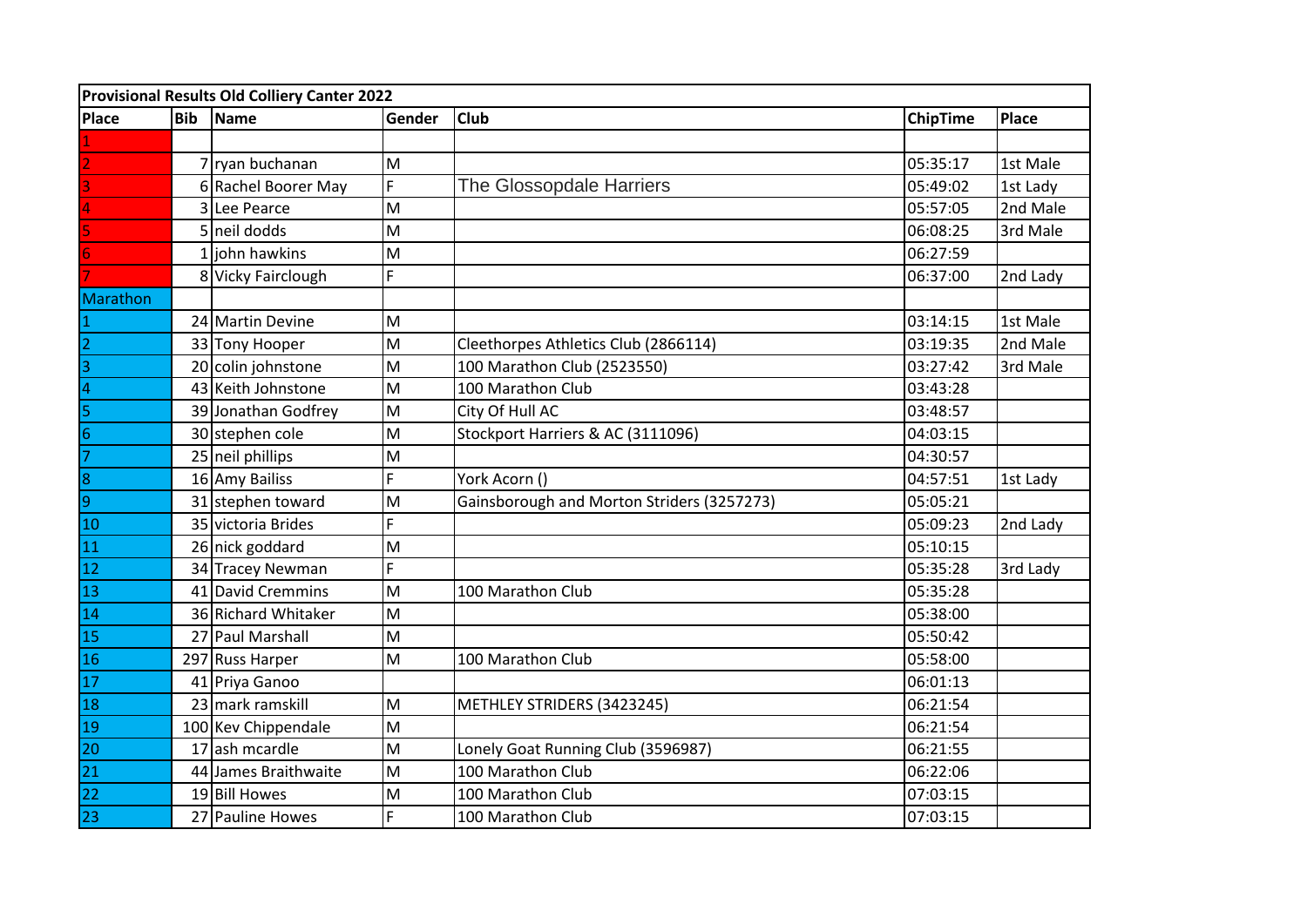| $\overline{24}$ | 666 Hilary Wharam     | F | 100 Marathon Club                         | 08:01:31 |          |
|-----------------|-----------------------|---|-------------------------------------------|----------|----------|
| 20 Miles        |                       |   |                                           |          |          |
| $\mathbf{1}$    | 56 robert vincent     | M | Lonely Goat Running Club (3229283)        | 03:09:23 | 1st Male |
| $\overline{2}$  | 57 Samantha Law       | F |                                           | 03:34:34 | 1st Lady |
| 3               | 58 Sarah King         | F | Skipton AC (4009544)                      | 03:48:40 | 2nd Lady |
| 4               | 48 Christopher McGlen | M | Lonely Goat (3025350)                     | 03:50:07 | 2nd Male |
| 5               | 21 Deirdre Souch      | F | York Acorn ()                             | 04:03:12 | 3rd Lady |
| 6               | 49 Claire Austin      | F | Dewsbury road runners (3824825)           | 04:07:45 |          |
|                 | 55 Martin Dryden      | M | Dewsbury Road Runners (3949066)           | 04:08:14 | 3rd Male |
| $\overline{8}$  | 50 DAWN HUNT          | F |                                           | 04:10:05 |          |
| $\overline{9}$  | 52 gavin maxfield     | M |                                           | 04:12:44 |          |
| 10              | 4 Mark Davis          | M |                                           | 04:45:32 |          |
| 11              | 32 Susan May          | F |                                           | 05:42:52 |          |
| 15 Miles        |                       |   |                                           |          |          |
| $\mathbf 1$     | 80 Shaun Kawalek      | M | Steel City Striders ()                    | 01:54:48 | 1st Male |
| $\overline{2}$  | 75 jeff clark         | M | Barnsley harriers (2688925)               | 02:00:41 | 2nd Male |
| $\overline{3}$  | 85 will bolger        | M |                                           | 02:07:50 | 3rd Male |
| $\overline{4}$  | 154 Sharon Holliday   | F |                                           | 02:03:50 | 1st Lady |
| 5               | 74 jack richardson    | M |                                           | 02:08:50 |          |
| 6               | 87 Andrew Carruthers  | M | Halesowen AC                              | 02:09:09 |          |
| $\overline{7}$  | 82 steven kent        | M |                                           | 02:18:37 |          |
| 8               | 84 vivianne fraser    | F | York Knavesmire Harriers (2784163)        | 02:21:35 | 2nd Lady |
| $\overline{9}$  | 86 Keith Allan        | M |                                           | 02:22:35 |          |
| 10              | 72 Bev Clark          | F | Barnsley harriers (2688924)               | 02:28:37 | 3rd Lady |
| 11              | 83 tony carter        | M |                                           | 02:31:30 |          |
| 12              | 88 Ivan Routledge     | M | Lonely Goat RC                            | 02:32:29 |          |
| 13              | 81 Simon Cowgill      | M |                                           | 02:39:52 |          |
| 14              | 76 karen dawson       | F | South Leeds Lakers Running Club (3141771) | 02:56:31 |          |
| 15              | 54 Johanne Holladay   | F | (3663993)                                 | 02:57:35 |          |
| 16              | 71 bev mcclure        | F | Dewsbury Road Runners (2822408)           | 03:03:13 |          |
| 17              | 73 connor allen       | M |                                           | 03:34:49 |          |
| 10 Miles        |                       |   |                                           |          |          |
| $\mathbf{1}$    | 149 michael kershaw   | M | Lonely Goat Running Club (3756196)        | 01:15:29 | 1st Male |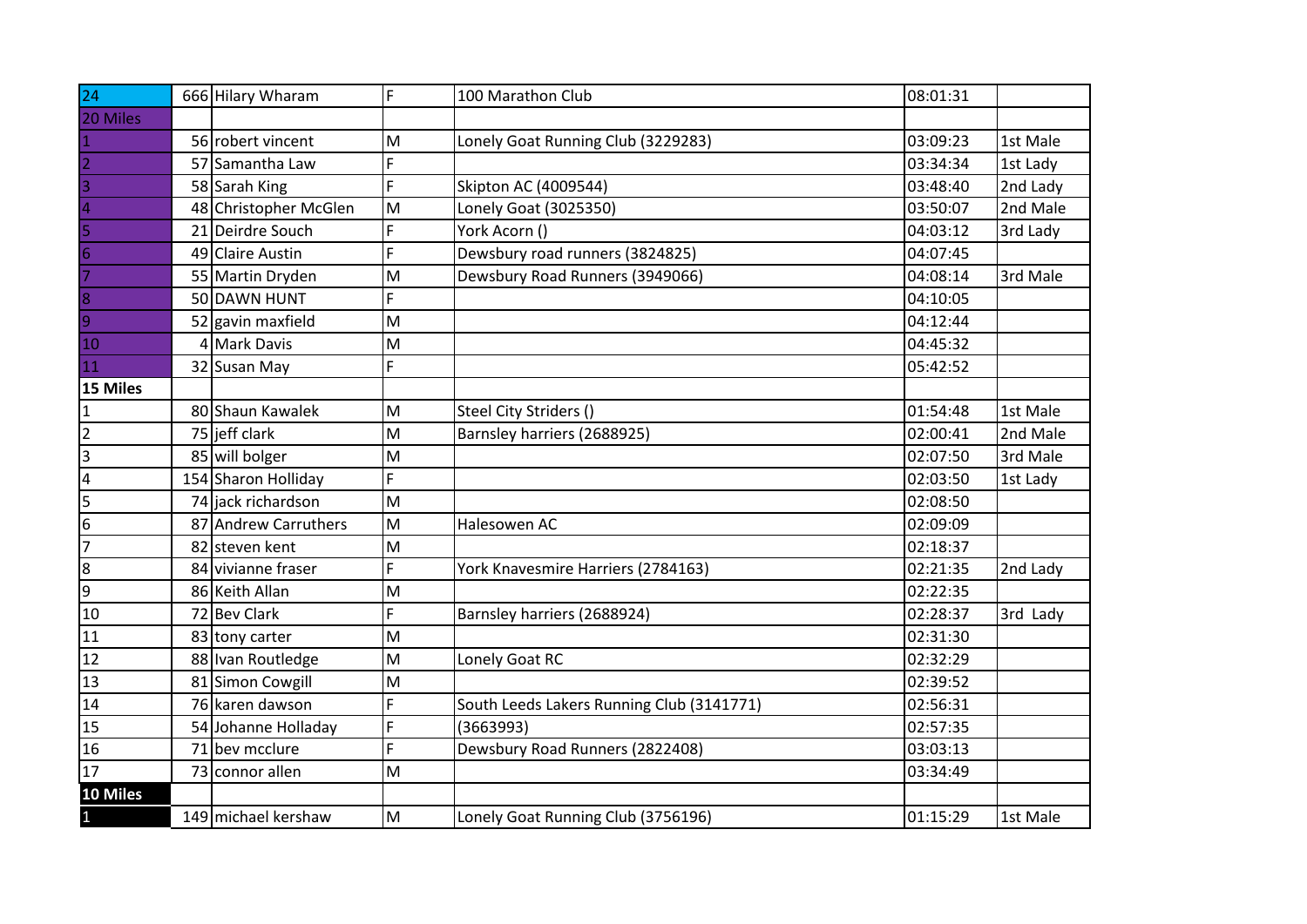| $\overline{2}$           | 133 jim rangeley          | M | Steel City Striders (3938714)    | 01:22:02 | 2nd Male |
|--------------------------|---------------------------|---|----------------------------------|----------|----------|
| $\overline{\mathbf{3}}$  | 155 Stephen Smales        | M |                                  | 01:23:38 | 3rd Male |
| $\overline{\mathbf{r}}$  | 130 david hewitt          | M | Steel City Striders (2753578)    | 01:27:33 |          |
| 5                        | 78 Neil Baxter            | M | Abbey Runners (3294246)          | 01:31:07 |          |
| $\overline{6}$           | 135 joanne rayner-johnson | F |                                  | 01:35:15 | 1st Lady |
| $\overline{\mathcal{L}}$ | 151 Nigel Halliwell       | M |                                  | 01:35:54 |          |
| $\overline{8}$           | 127 ashley stead          | M |                                  | 01:36:49 |          |
| 9                        | 139 Laura Rangeley        | F | Steel City Striders (3897486)    | 01:36:51 | 2nd Lady |
| $10\,$                   | 157 thomas norman         | M |                                  | 01:37:05 |          |
| 11                       | 137 karen delgado         | F |                                  | 01:37:06 | 3rd Lady |
| 12                       | 159 vicky haycock         | F |                                  | 01:37:24 |          |
| 13                       | 121 Adrian Barton         | M |                                  | 01:37:25 |          |
| 14                       | 146 Martin Wagstaff       | M |                                  | 01:38:26 |          |
| 15                       | 131 David Clayton         | M |                                  | 01:39:21 |          |
| 16                       | 125 andy darby            | M | Crossgates Harriers AC (3700862) | 01:39:51 |          |
| 17                       | 152 paul hyde             | M |                                  | 01:40:14 |          |
| 18                       | 147 mary rushforth        | F |                                  | 01:41:49 |          |
| 19                       | 143 lucy brown            | F |                                  | 01:49:00 |          |
| 20                       | 138 kathie connley        | F |                                  | 01:49:01 |          |
| $\overline{21}$          | 126 anna milburn          | F |                                  | 01:50:23 |          |
| 22                       | 145 Mark Harper           | M |                                  | 01:51:35 |          |
| 23                       | 142 lizzie atkinson       | F |                                  | 01:52:11 |          |
| 24                       | <b>129 DANIEL TAYLOR</b>  | M |                                  | 01:54:52 |          |
| $\overline{25}$          | 140 lena hinton           | F |                                  | 01:56:31 |          |
| 26                       | 136 Joseph Leivers        | M |                                  | 01:57:09 |          |
| 27                       | 123 andrew hughes         | M | Start2Jog (3666486)              | 02:05:18 |          |
| 28                       | 141 Lisa Markham          | F |                                  | 02:20:28 |          |
| 29                       | 153 Robyn Hedge           | F |                                  | 02:44:16 |          |
| <b>5 Miles</b>           |                           |   |                                  |          |          |
| 1                        | 178 Paul Hellewell        | M |                                  | 00:40:58 | 1st Male |
| $\overline{2}$           | 168 Chris Wood            | M |                                  | 00:45:11 | 2nd Male |
| 3                        | 180 Rae Bartram           | F |                                  | 00:45:26 | 1st Lady |
| 4                        | 179 Pawel mikulicz        | M |                                  | 00:47:17 | 3rd Male |